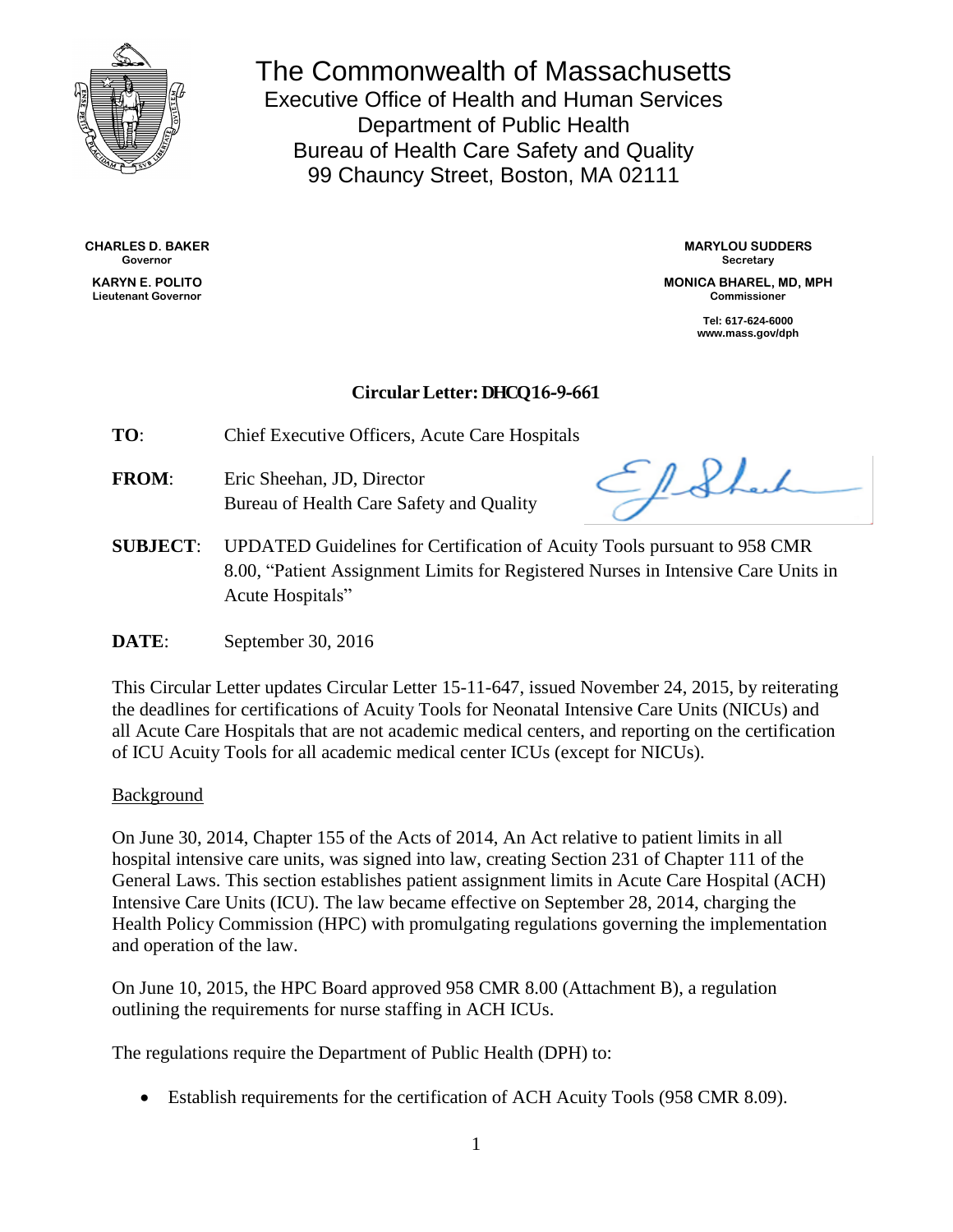- Certify the Acuity Tools for each ICU no later than (958 CMR 8.12):
	- o March 31, 2016: For each ACH that is an academic medical center, excluding their NICUs; or
	- o January 31, 2017: For all other ACHs, and NICUs in academic medical centers.
- Specify the form and manner for ACHs to report staff nurse-to-patient ratios by ICU to DPH, which each ACH shall subsequently post on its website or as specified by the HPC (958 CMR 8.10).
- At its discretion, request an ACH to provide DPH its records regarding the development or selection of its Acuity Tool (958 CMR 8.08(1)).

The regulation outlines the requirements that an ACH must adhere to when staffing its ICUs, including the following:

- In all ICUs, the patient assignment for each staff nurse shall be one or two ICU patients, depending on the stability of the ICU Patient, as assessed pursuant to 958 CMR 8.05.
- The maximum patient assignment for each staff nurse may not exceed two ICU Patients.
- Each ACH shall develop or select an Acuity Tool for each ICU that meets the requirements of the regulation in order to:
	- o Support the determination of whether an ICU patient requires care by one or more staff nurses or by a staff nurse assigned to care for no more than two ICU Patients; and
	- o Address the unique care needs and circumstances of the patient population in, and physical environment of, each ICU at the ACH.
- Each ACH shall establish and document the process for development or selection of the Acuity Tool to be deployed in each ICU. The written records related to the development or selection of the Acuity Tool shall be retained by the Hospital for a minimum of 10 years and be provided to DPH and HPC upon request.
- Each ACH shall develop written policies and procedures for the implementation of the Acuity Tool to be deployed in each ICU.

## Definition of ICU

958 CMR 8.02 includes defined terms such as "Intensive Care Unit", "Indicators of staff nurse Workload", and "Clinical Indicators of Patient Stability". The definition of Intensive Care Unit refers to existing DPH and Federal regulations, stating that the unit,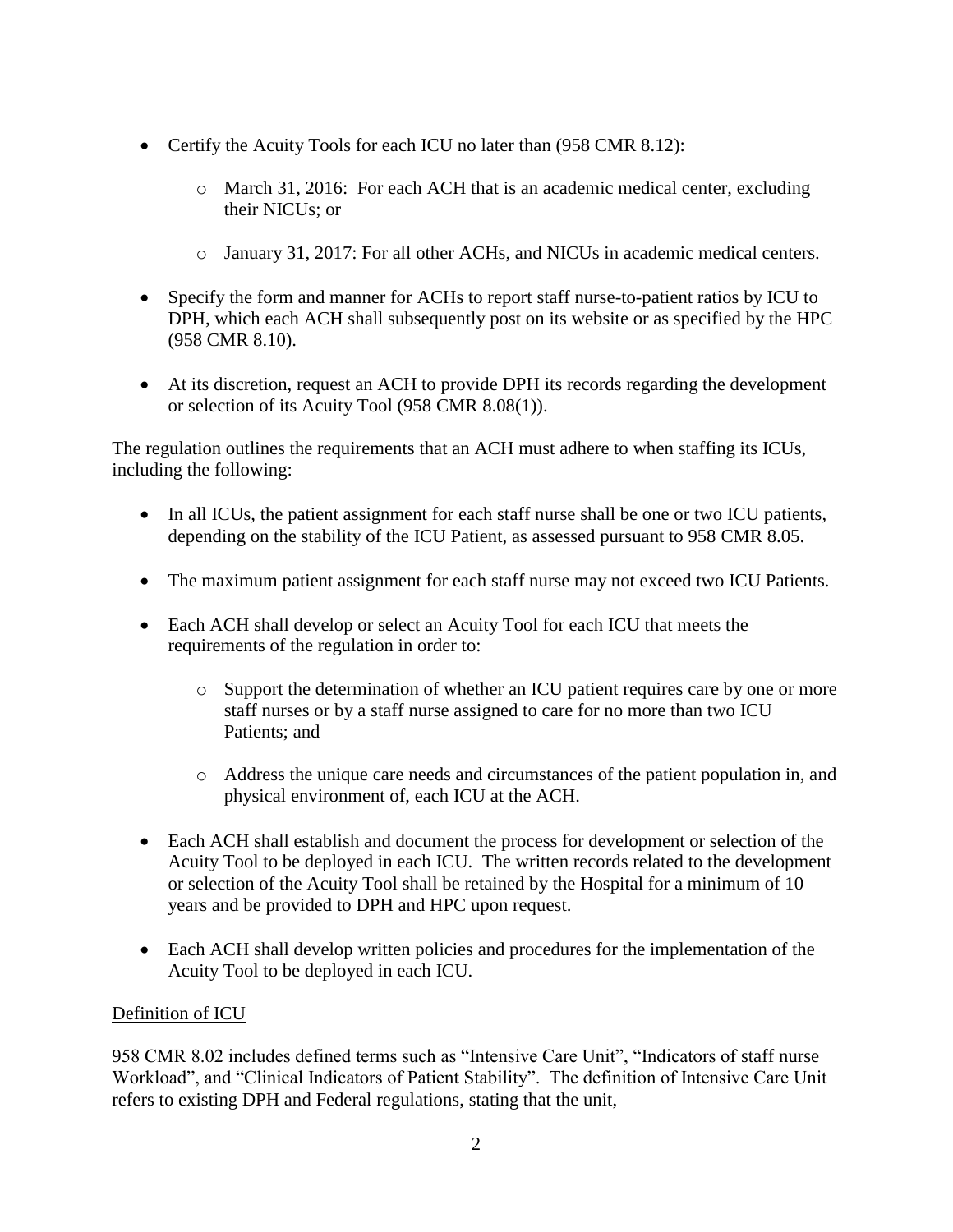"…meets the Medicare requirements in 42 CFR 413.53(d) for intensive care type inpatient hospital units, licensed by the Department, and shall include intensive care unit, coronary care unit, burn unit, pediatric intensive care unit and neonatal intensive care unit, as defined in 105 CMR 130.020: Definitions, however named by the Acute Hospital, and any such unit in a hospital operated by the Commonwealth."

Therefore, even if a hospital does not refer to a specific unit as an "ICU", if it is licensed by DPH as such, it is subject to this regulation as an ICU.

### Certification of Acuity Tools

DPH is responsible for certifying each Acuity Tool and hospital compliance (958 CMR 8.09). Specifically, the regulation states that the Acuity Tool must meet the following minimum requirements:

- 1) The Acuity Tool shall be in writing, either in electronic or hardcopy format;
- 2) The Acuity Tool shall be tailored to the unique care needs and circumstances of the patient population in the ICU in which the Acuity Tool is deployed;
- 3) The Acuity Tool shall include a method for scoring a defined set of indicators, which shall include Clinical Indicators of Patient Stability and other Indicators of staff nurse Workload; and
- 4) Other requirements as may be specified in guidance of the Commission.

DPH has established a process by which to determine each ACH's compliance with these minimum requirements. As of March 31, 2016, the Department certified ICU Acuity Tools for all ICUs (except for neonatal ICUs (NICU)) at each of the ACHs that are academic medical centers. All other ACHs and ACHs that are academic medical centers and have NICUs must comply with the Department's certification process and requirements for each ICU Acuity Tool by the dates below:

- 1) Each ACH that is an academic medical center must comply with certification requirements for each **NICU** by no later than **January 31, 2017**.
- 2) All other ACHs must comply with certification requirements for each ICU by no later than **January 31, 2017**.

To comply with the requirements of the regulation, DPH has developed a "Certification Checklist" (Attachment A) that will be used when evaluating each Acuity Tool.

When a hospital submits its proposed Acuity Tool, it will be reviewed by the Bureau of Health Care Safety and Quality (Bureau) according to the Certification Checklist. After its first review, the Bureau may provide an ACH the opportunity to refine and/or enhance its Acuity Tool and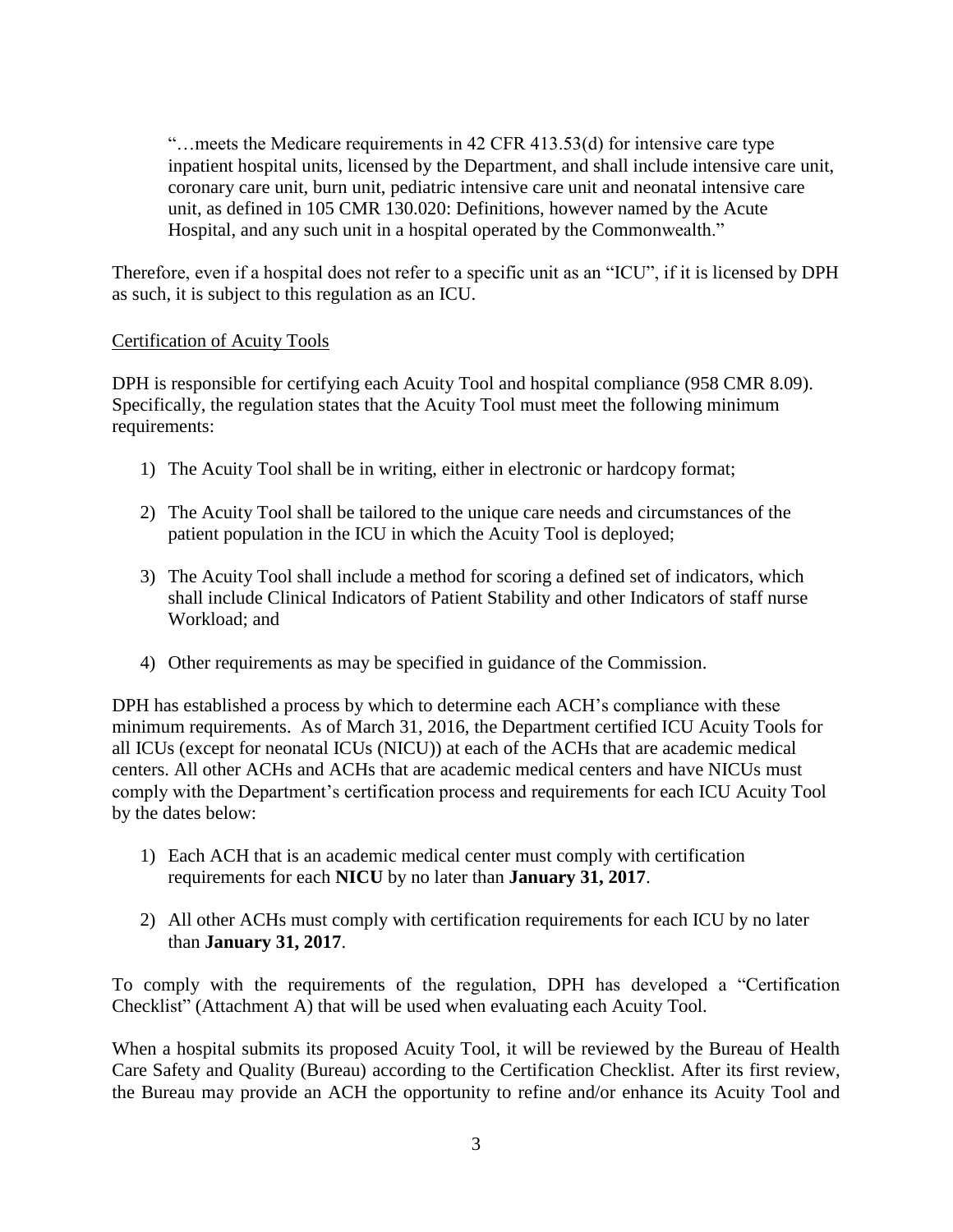resubmit it for final review, prior to certification. The following process and timeline for submission, review and certification of Acuity Tools will be utilized:

September 30, 2016 – Additional DPH guidance issued for Acuity Tools of academic medical center NICUs and all other ACH ICUs. October 1, 2016 – Academic medical centers may submit Acuity Tools for all NICUs; and – All other ACHs may submit Acuity Tools for all ICUs. November 30, 2016 – First review of Acuity Tools complete; resubmission begins. December 31, 2016 – Final review of Acuity Tools begins. January 31, 2017 – Complete certification of all ICU Acuity Tools.

## Submission of Acuity Tools

All ACHs must submit an Acuity Tool for each of their ICUs, as defined in 958 CMR 8.00, by reference to 42 CFR 413.53(d), and 105 CMR 130.020. An Acuity Tool must be submitted to DPH as a scanned document or file that is attached using the Health Care Facility Reporting System (HCFRS). Submissions should select the report type as "ICU Staffing Report".

Waivers from these requirements are not available.

### ACH Reporting of Staff Nurse-to-Patient Ratios

As of September 28, 2014, the effective date of Section 231 of Chapter 111 of the General Laws, ACHs are required to report staff nurse-to-patient ratios by ICU to DPH, in the form and manner specified by DPH. The following guidance clarifies this reporting requirement.

Beginning April 1, 2016, each ACH must submit a quarterly report through HCFRS using the report type code "ICU Staffing Report". This report must include the following information for each licensed ICU operated by the ACH in the prior quarter: (1) the average daily patient census; (2) the average daily staff nurse census; and (3) the average daily staff nurse-to-patient ratio, which is found by dividing (1) the average daily patient census, by (2) the average daily staff nurse census.

- For example: If an ICU maintains a daily average of 5 staff nurses and 5 patients (a 1:1) daily staff nurse-to-patient ratio) for half of the days between January 1, 2016 and March 31, 2015, and maintains a daily average of 5 nurses and 10 patients (a 1:2 daily staff nurse-to-patient ratio) for the other half of those days, the following would be reported as the average daily totals for the quarter:
	- $\circ$  average daily patient census 7.5
	- $\circ$  average daily staff nurse census  $-5$
	- o average daily staff nurse-to-patient ratio  $-1:1.5$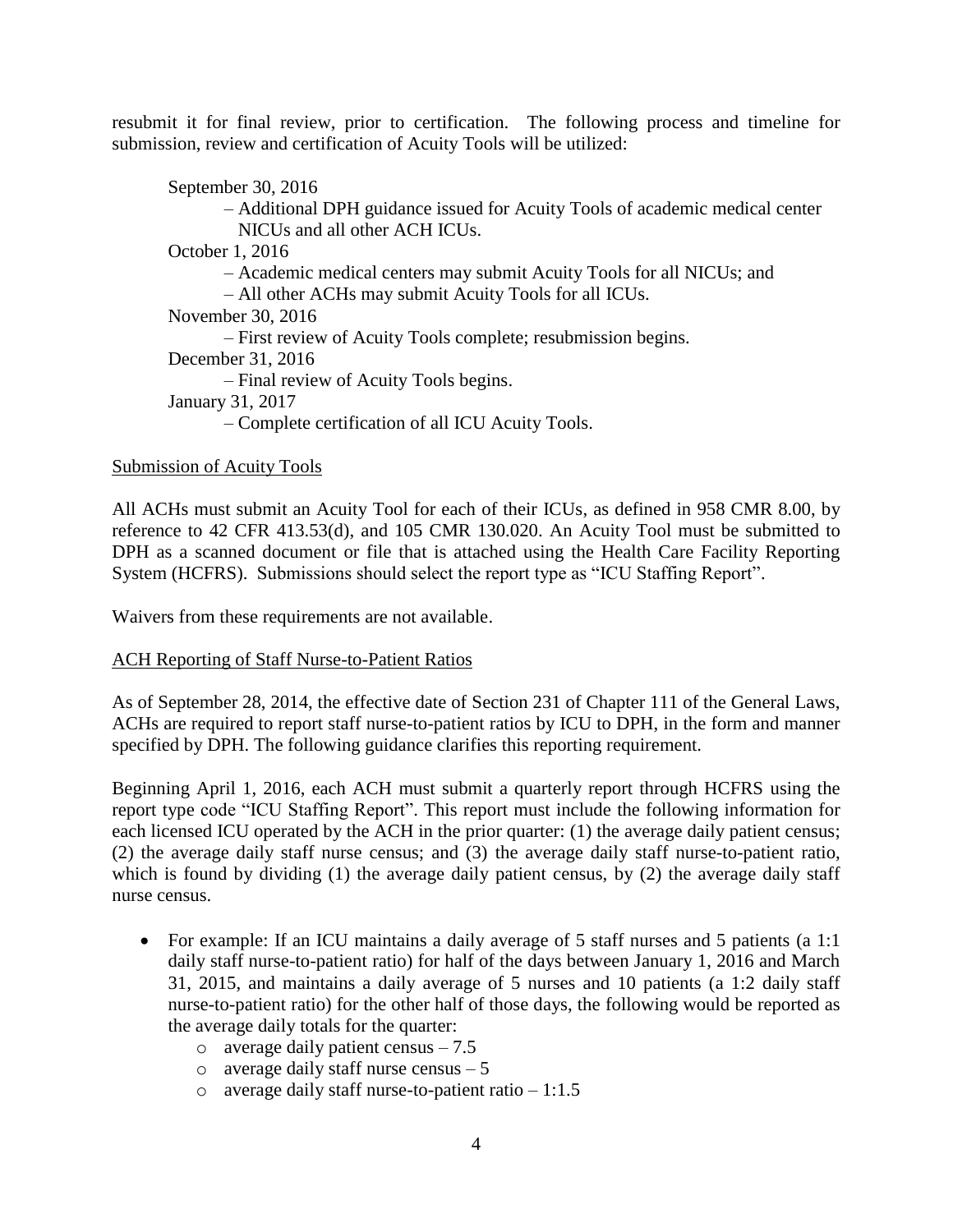These reports must be made available on the ACH's website within 7 days of reporting to DPH, and must be maintained on the website for 3 years from submission.

Please note, for reporting purposes, a patient occupying a bed in an ICU, must be included in the average daily patient census as an ICU patient, even if the patient does not require intensive care and occupies the bed for reasons other than intensive care needs.

### Complaint Review

If the Bureau's Complaint Unit receives complaints on the utilization of a hospital's Acuity Tool and corresponding staffing levels, the Bureau has the authority to investigate that complaint. During this investigation, the Bureau would review the hospital's Acuity Tool and documentation related to usage of the Acuity Tool as part of the investigation process. If the documentation indicates that the hospital has failed to comply with its statutory obligations or has failed to provide appropriate care to its patients, the Bureau has the authority to take action against the hospital's license.

If you have any questions about this guidance, please contact the Bureau of Health Care Safety and Quality, Division of Health Care Facility Licensure and Certification, at [sherman.lohnes@state.ma.us.](mailto:sherman.lohnes@state.ma.us)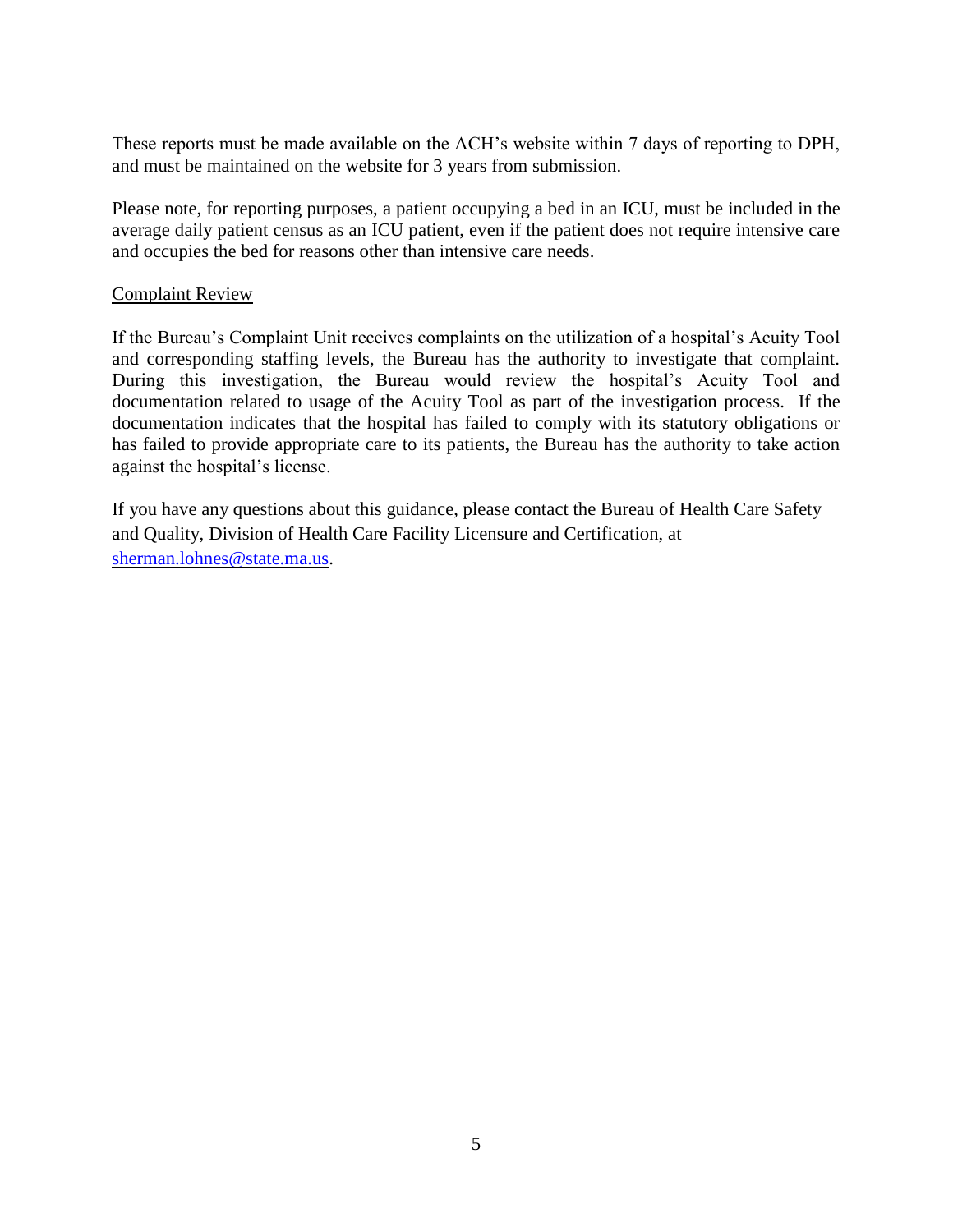### **ATTACHMENT A**

#### ICU Nurse Staffing Acuity Tool Certification Checklist

- 1) Is the Acuity Tool in writing, either in electronic or hardcopy format?
	- a. Yes No
	- b. If yes, what format: Electronic\_\_\_\_\_\_\_\_ Hardcopy\_\_\_\_
- 2) Does the Acuity Tool include a method for scoring a defined set of indicators, which shall include Clinical Indicators of Patient Stability and other Indicators of Staff Nurse Workload?
	- a. Yes No
	- b. What type of ICU is the Acuity Tool going to be used in? \_\_\_\_\_\_\_\_\_\_\_\_\_\_\_\_\_\_\_ (print ICU type)
	- c. If yes, does it include Clinical Indicators of Patient Stability, as defined in regulation? Yes\_\_\_\_\_\_\_ No\_\_\_\_\_

If yes, which indicators are included, as defined in regulation:

- 1. Physiological status Yes\_\_\_\_\_\_\_ No\_\_\_\_\_\_\_\_
- 2. Clinical complexity Yes\_\_\_\_\_\_ No\_\_\_\_\_\_\_
- 3. Related scheduled procedures Yes No
- 4. Medications and therapeutic supports appropriate to the ICU Patient population in the ICU in which the Acuity Tool will be deployed. Yes\_\_\_\_\_\_ No\_\_\_\_\_\_\_
- d. If yes, does it include other Indicators of Staff Nurse Workload, as defined in regulation? Yes\_\_\_\_\_\_\_ No\_\_\_\_\_

If yes, which indicators are included, as defined in regulation:

- 1. Patient age, including gestational age as applicable, and cognitive/functional ability. Yes\_\_\_\_\_\_ No\_\_\_\_\_\_\_
- 2. Patient and family communication skills and cultural/linguistic characteristics. Yes No
- 3. Need for patient and family education. Yes\_\_\_\_\_\_\_ No\_\_\_\_\_\_\_\_
- 4. Family and other support for the patient. Yes\_\_\_\_\_\_\_ No\_\_\_\_\_\_\_\_\_
- 5. Need for care coordination. Yes\_\_\_\_\_\_\_\_\_ No
- 6. Transitional care and discharge planning required for the patient. Yes\_\_\_\_\_\_ No\_\_\_\_\_\_\_
- e. If yes, does it include Critical Environmental Factors, as defined in regulation? Yes No

If yes, which indicators are included, as defined in regulation:

- 1. Physical environment of the ICU. Yes\_\_\_\_\_\_ No\_\_\_\_\_\_\_
- 2. Nursing skill mix, competency and familiarity with the ICU. Yes\_\_\_\_\_\_ No\_\_\_\_\_\_
- 3. Availability of patient care equipment and technology. Yes\_\_\_\_\_\_ No\_\_\_\_\_\_\_\_
- 4. Availability of medical, ancillary and support staff in the ICU. Yes\_\_\_\_\_\_ No\_\_\_\_\_\_\_
- 3) Based on the information provided in sections 1 and 2, is the Acuity Tool tailored to the unique care needs and circumstances of the patient population in the ICU? Yes\_\_\_\_\_ No\_\_\_\_\_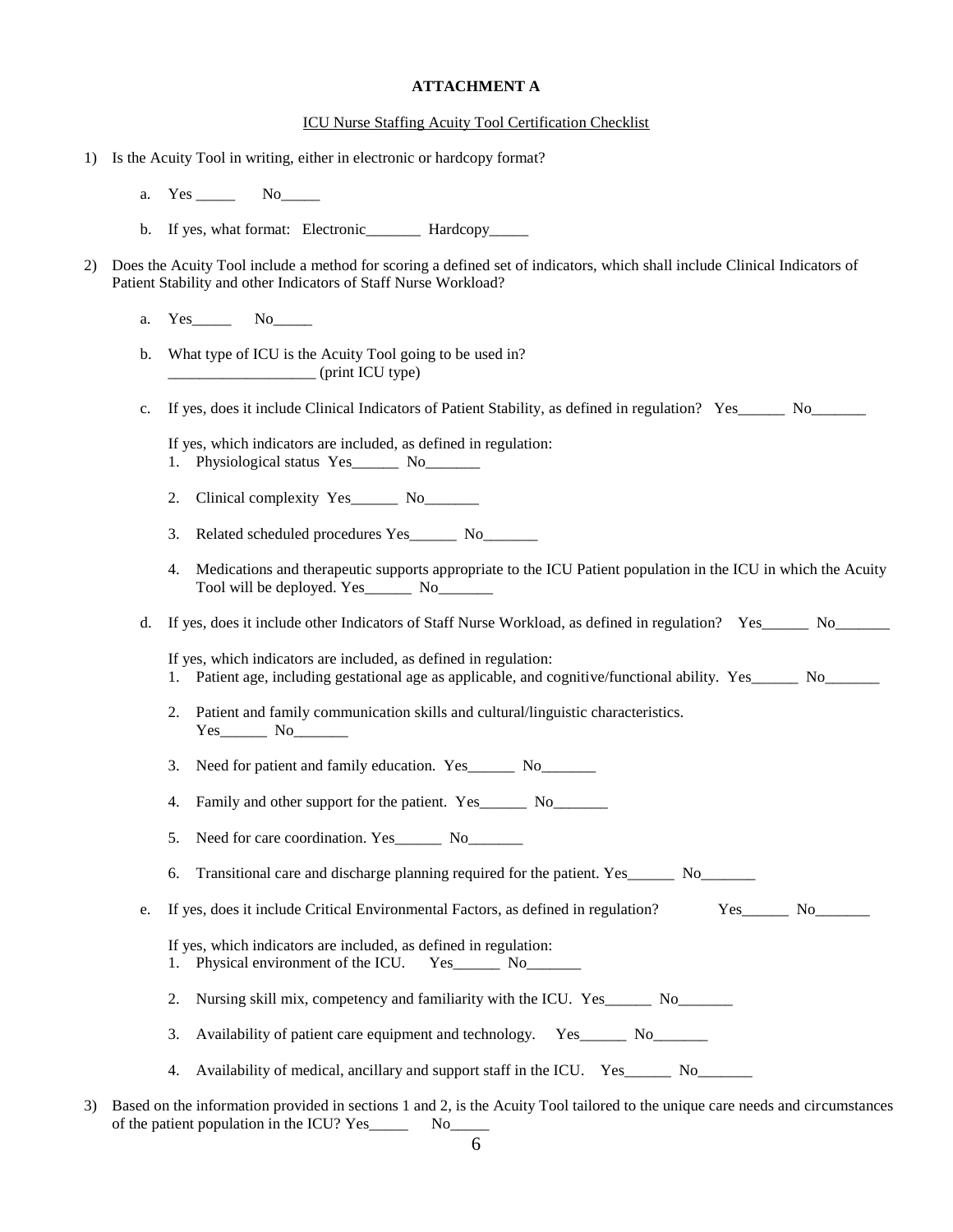## **ATTACHMENT B**

# 958 CMR 8.00: PATIENT ASSIGNMENT LIMITS FOR REGISTERED NURSES IN INTENSIVE CARE UNITS IN ACUTE HOSPITALS

Section

- 8.01: General Provisions 8.02: Definitions 8.03: Applicability 8.04: Staff Nurse Patient Assignment in Intensive Care Units 8.05: Assessment of Patient Stability
- 8.06: Development or Selection and Implementation of the Acuity Tool
- 8.07: Required Elements of the Acuity Tool
- 8.08: Records of Compliance
- 8.09: Acuity Tool Certification and Compliance
- 8.10: Public Reporting on Nurse Staffing Compliance
- 8.11: Collection and Reporting of Quality Measures
- 8.12: Certification Timeline
- 8.13: Severability

8.01: General Provisions

Scope and Purpose. 958 CMR 8.00 governs the implementation of M.G.L. c. 111, § 231, which establishes Patient Assignment limits for Registered Nurses in Intensive Care Units in Acute Hospitals licensed by the Massachusetts Department of Public Health and in hospitals operated by the Commonwealth of Massachusetts, including the process for selecting or developing the Acuity Tool and required elements of the Acuity Tool.

## 8.02: Definitions

As used in 958 CMR 8.00 the following words mean:

Acuity Tool. A decision support tool using a method for assessing patient stability for the ICU Patient according to a defined set of indicators (including Clinical Indicators of Patient Stability and Indicators of Staff Nurse Workload), and used in the determination of a Patient Assignment.

Acute Hospital. The teaching hospital of the University of Massachusetts Medical School, any hospital licensed by the Department of Public Health pursuant to M.G.L. c. 111, § 51 or hospital operated by the Commonwealth, and which contains a majority of medical-surgical, pediatric, obstetric, and maternity beds as defined by the Department.

Clinical Indicators of Patient Stability. Indicators of ICU Patient stability related to the physiological status and clinical complexity and related scheduled procedures, medications and therapeutic supports appropriate to the ICU Patient population in the ICU in which the Acuity Tool will be deployed.

Commission. The Health Policy Commission established in M.G.L. c. 6D.

Critical Environmental Factors. Factors relevant to the particular ICU in which the Acuity Tool will be deployed that may affect the ability of Staff Nurses to care for one or two ICU Patients, such as: physical environment of the ICU, including visibility of patient/monitoring equipment; nursing skill mix, competency and familiarity with the ICU; availability of patient care equipment and technology; and availability of medical,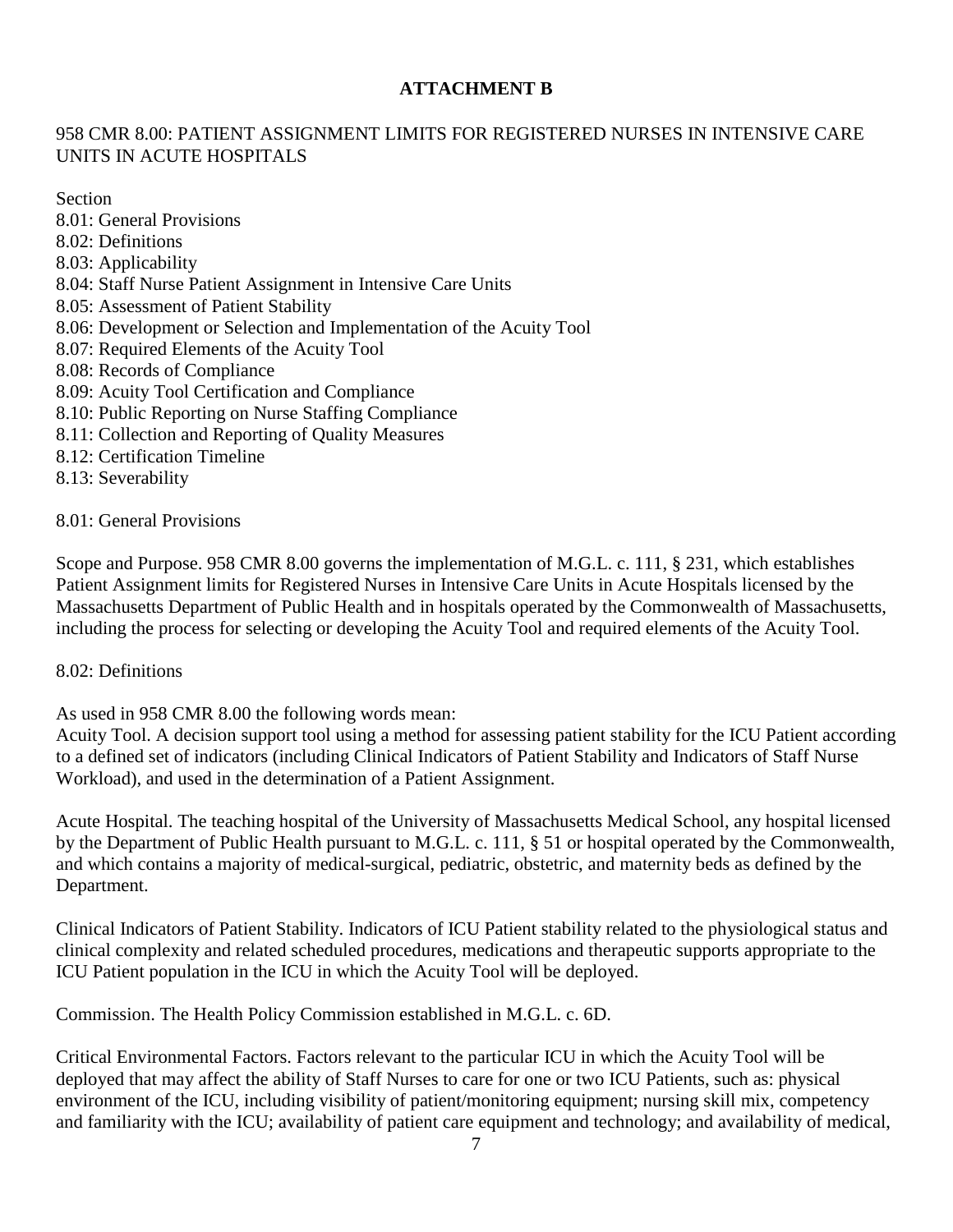ancillary and support staff in the ICU (e.g., physician, pharmacist, IV team/respiratory therapist, nurse practitioner, clinical nurse specialist, physician assistant, unit secretary, sitters, aides/technicians, staff to operate patient care equipment and technology, patient transport services, travel team/coverage).

Department. The Massachusetts Department of Public Health established in M.G.L. c. 17, § 1.

ICU Patient. A patient occupying a bed in an ICU.

Indicators of Staff Nurse Workload. Indicators of Staff Nurse workload associated with caring for the ICU Patient appropriate to the ICU Patient population in the ICU in which the Acuity Tool will be deployed, such as: patient age, including gestational age as applicable, and cognitive/functional ability; patient and family communication skills and cultural/linguistic characteristics; need for patient and family education; family and other support for the patient; need for care coordination; transitional care and discharge planning required for the patient.

Intensive Care Unit (ICU). A unit physically and identifiably separate from general routine and other patient care areas, in which are concentrated special equipment and skilled personnel for the care of critically ill inpatients requiring immediate and concentrated continuous care and observation, and which meets the Medicare requirements in 42 CFR 413.53(d) for intensive care type inpatient hospital units, licensed by the Department, and shall include intensive care unit, coronary care unit, burn unit, pediatric intensive care unit and neonatal intensive care unit, as defined in 105 CMR 130.020: Definitions, however named by the Acute Hospital, and any such unit in a hospital operated by the Commonwealth.

Nurse Manager. A nurse with management responsibility for nursing services for the ICU.

Patient Assignment

. The assignment of a Staff Nurse to care for specified ICU Patient(s), consistent with the education, experience and demonstrated competence of the Staff Nurse, the needs of the ICU Patient(s), and the requirements of 958 CMR 8.00.

## Registered Nurse

. A nurse who meets the criteria for licensure under M.G.L. c. 112, § 74 and 244 CMR 8.00:

Licensure Requirements, and who holds a valid license from the Massachusetts Board of Registration in Nursing to engage in the practice of nursing in Massachusetts as a Registered Nurse.

Shift. A designated period of work time within the ICU.

Staff Nurse. A Registered Nurse providing direct patient care in an ICU.

8.03: Applicability

958 CMR 8.00 applies to Acute Hospitals licensed by the Department to provide service(s) in ICUs, as defined in 958 CMR 8.02, and to hospitals operated by the Commonwealth and authorized to provide ICU service(s).

8.04: Staff Nurse Patient Assignment in Intensive Care Units

(1) In all ICUs, the Patient Assignment for each Staff Nurse shall be one or two ICU Patients depending on the stability of the ICU Patient as assessed pursuant to 958 CMR 8.05.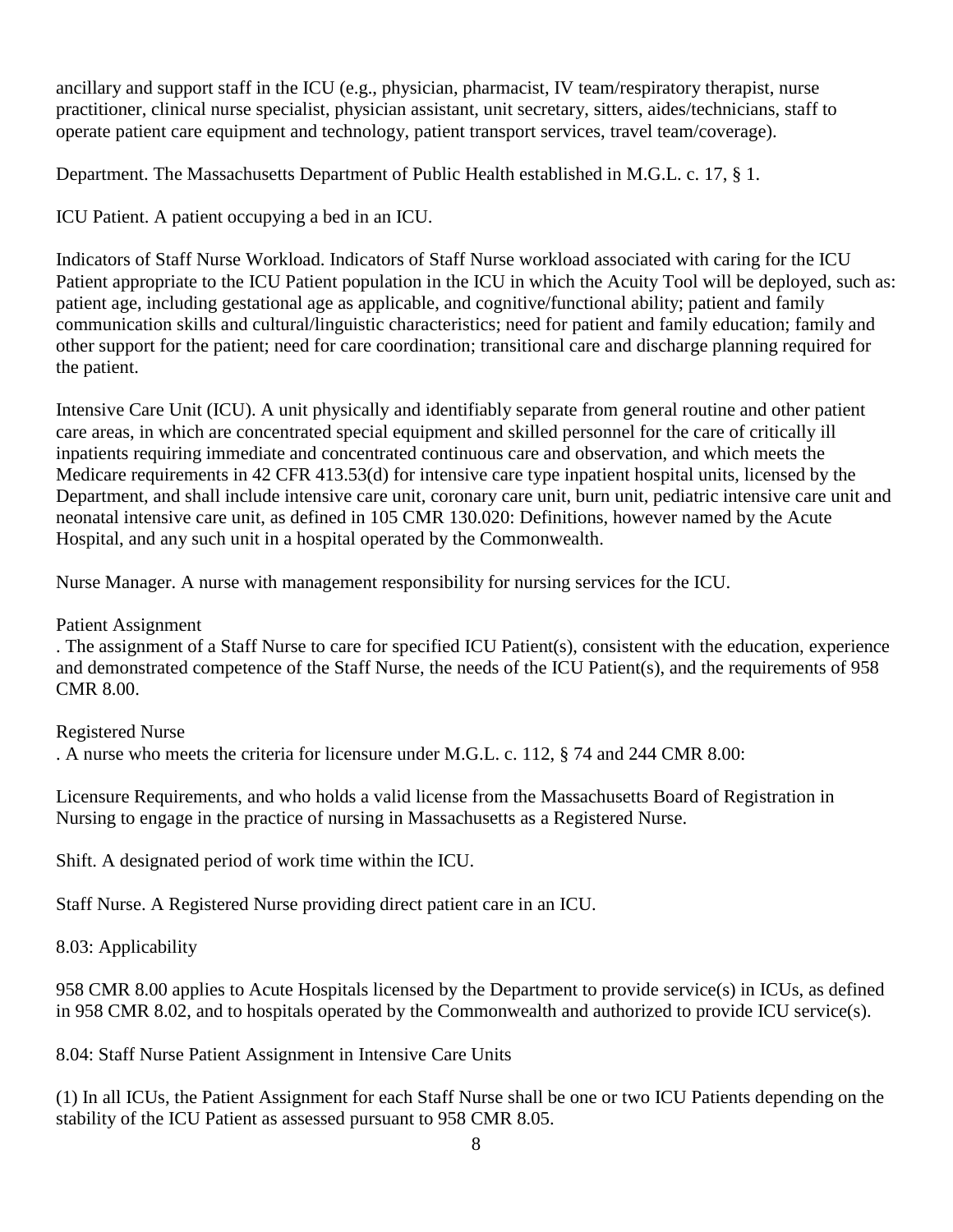(2) The maximum Patient Assignment for each Staff Nurse may not exceed two ICU Patients.

(3) Nothing in 958 CMR 8.00 prohibits the assignment of more than one Staff Nurse to an ICU Patient.

8.05: Assessment of Patient Stability

(1) For purposes of implementing 958 CMR 8.04, the Staff Nurse assessing the ICU Patient shall assess the stability of the ICU Patient utilizing:

(a)The exercise of sound nursing assessment and judgment within the parameters of the Staff Nurse's continuing education and experience; and

(b) The Acuity Tool developed or selected by the Acute Hospital and certified by the Department, pursuant to 958 CMR 8.00.

(2) If the Staff Nurse assessing the ICU Patient determines within the exercise and scope of sound nursing assessment and judgment within the parameters of the Staff Nurse's continuing education and experience that the ICU Patient's stability requires a different Staff Nurse-to-patient ratio than that indicated by the Acuity Tool, the Nurse Manager or the Nurse Manager's designee shall resolve the disagreement between the Acuity Tool and the Staff Nurse's assessment, in consultation as appropriate with the other Staff Nurses in the ICU and taking into account nursing skill mix and patient census in the ICU and other Critical Environmental Factors, and shall determine the appropriate Patient Assignment.

(3) The Staff Nurse assessing the ICU Patient shall assess the stability of the ICU Patient using the Acuity Tool at a minimum:

(a) Upon the ICU Patient's admission or transfer to the ICU;

(b) Once during a Shift; and

(c) At other intervals or circumstances as specified in the Acute Hospital's policies and procedures established pursuant to 958 CMR 8.06(3)(a).

(4) Nothing in 958 CMR 8.05 shall limit the application of relevant state or federal law to Registered Nurses, including M.G.L. c. 112, § 80B, 244 CMR 3.00: Registered Nurse and Licensed Practical Nurse, and 244 CMR 9.00: Standards of Conduct.

8.06: Development or Selection and Implementation of the Acuity Tool

(1) Each Acute Hospital shall develop or select an Acuity Tool for each ICU that meets the requirements of 958 CMR 8.00, in order to:

(a) Support the determination of whether each ICU Patient requires care by one or more Staff Nurses, or by a Staff Nurse assigned to care for no more than two ICU Patients; and

(b) Address the unique care needs and circumstances of the patient population in and physical environment of each ICU at the Acute Hospital.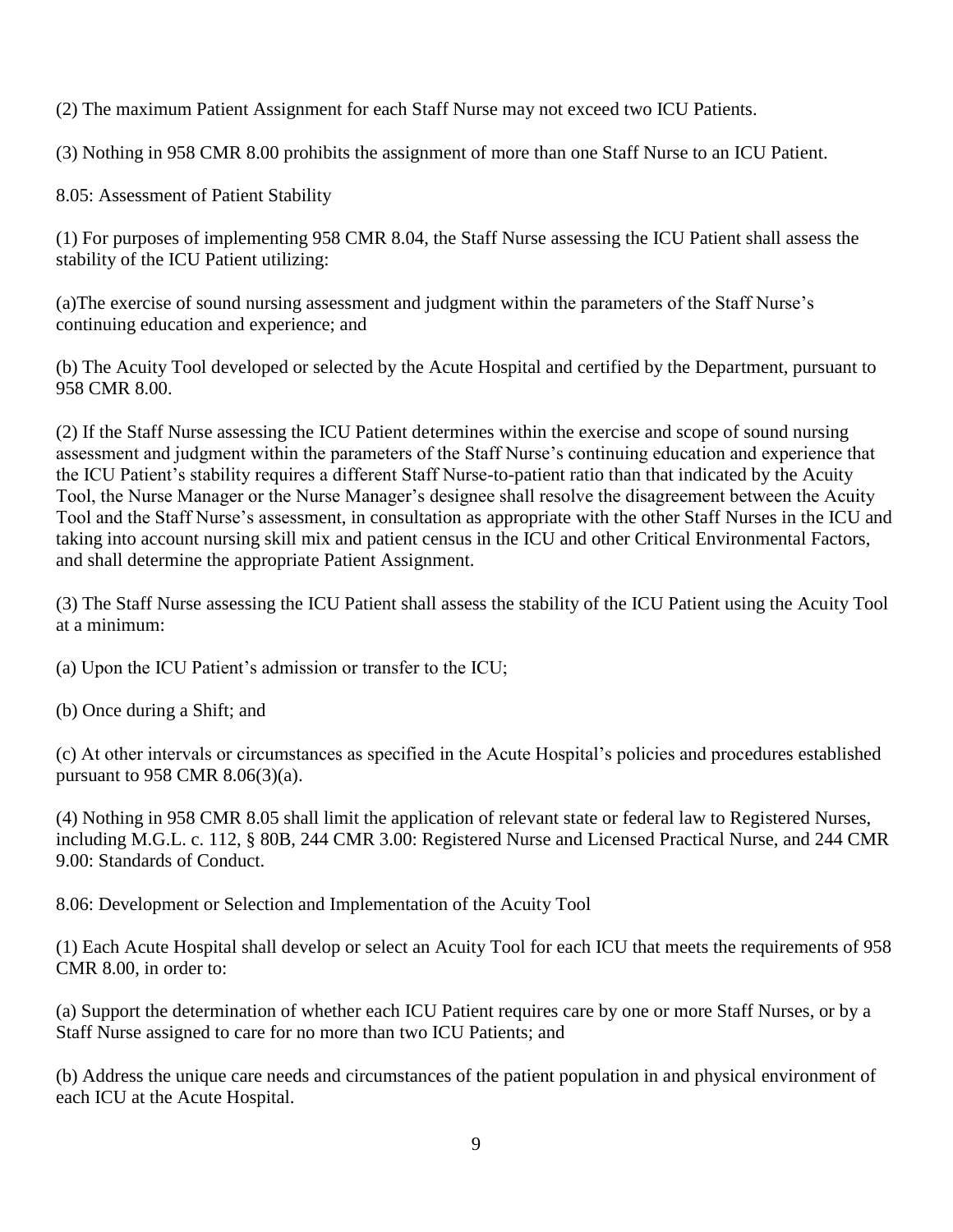(2) Each Acute Hospital shall establish and document the process for development or selection of the Acuity Tool to be deployed in each ICU, which shall include but not be limited to the following required elements:

(a) Formation of an advisory committee to make recommendations to the Acute Hospital on the development or selection and use of the Acuity Tool to be deployed in each ICU, which committee shall be composed of at least 50% Staff Nurses in the ICU in which the Acuity Tool will be deployed who are not Nurse Managers, together with other members selected by the Acute Hospital including but not limited to representatives of nursing management, and other appropriate ancillary and medical staff;

(b) A process for the advisory committee to make recommendations on the required elements of the Acuity Tool as set forth in 958 CMR 8.07 and other considerations for the use of the Acuity Tool including but not limited to the following:

1. The defined set of indicators to be assessed by the Acuity Tool, including Clinical Indicators of Patient Stability and other Indicators of Staff Nurse Workload;

2. A method for scoring the defined set of indicators and how scores are tabulated and used in the determination of whether each ICU Patient requires care by one or more Staff Nurses, or by a Staff Nurse assigned to care for no more than two ICU Patients; and

3. Critical Environmental Factors.

(c) A process for Staff Nurses to participate in the testing of, validation of and recommendations for revision to the Acuity Tool prior to implementation; and

(d) A process for the Acute Hospital to address and respond to recommendations of the advisory committee regarding the selection or development and use of the Acuity Tool pursuant to 958 CMR 8.06. (3) Each Acute Hospital shall develop written policies and procedures for implementation of the Acuity Tool to be deployed in each ICU, which shall include but not be limited to:

(a) Assessment of patient stability and how the resulting Acuity Tool score will be used to support the determination of the appropriate Patient Assignment in the ICU, consistent with the requirements of 958 CMR 8.00; and

(b) Periodic review and evaluation of the implementation of the Acuity Tool.

(4) Within the requirements of 958 CMR 8.06, nothing shall prevent an Acute Hospital with multiple ICUs from seeking administrative efficiency in the development or selection of Acuity Tools by, for example, duplicating non-Staff Nurse members selected by the Acute Hospital pursuant to 958 CMR 8.06(2)(a) on advisory committees or considering a common format or platform for Acuity Tools used in the Acute Hospital.

8.07: Required Elements of the Acuity Tool Each Acute Hospital shall develop or select an Acuity Tool that meets the following minimum requirements:

(1) The Acuity Tool shall be in writing either in electronic or hardcopy format;

(2) The Acuity Tool shall be tailored to the unique care needs and circumstances of the patient population in the ICU in which the Acuity Tool is deployed;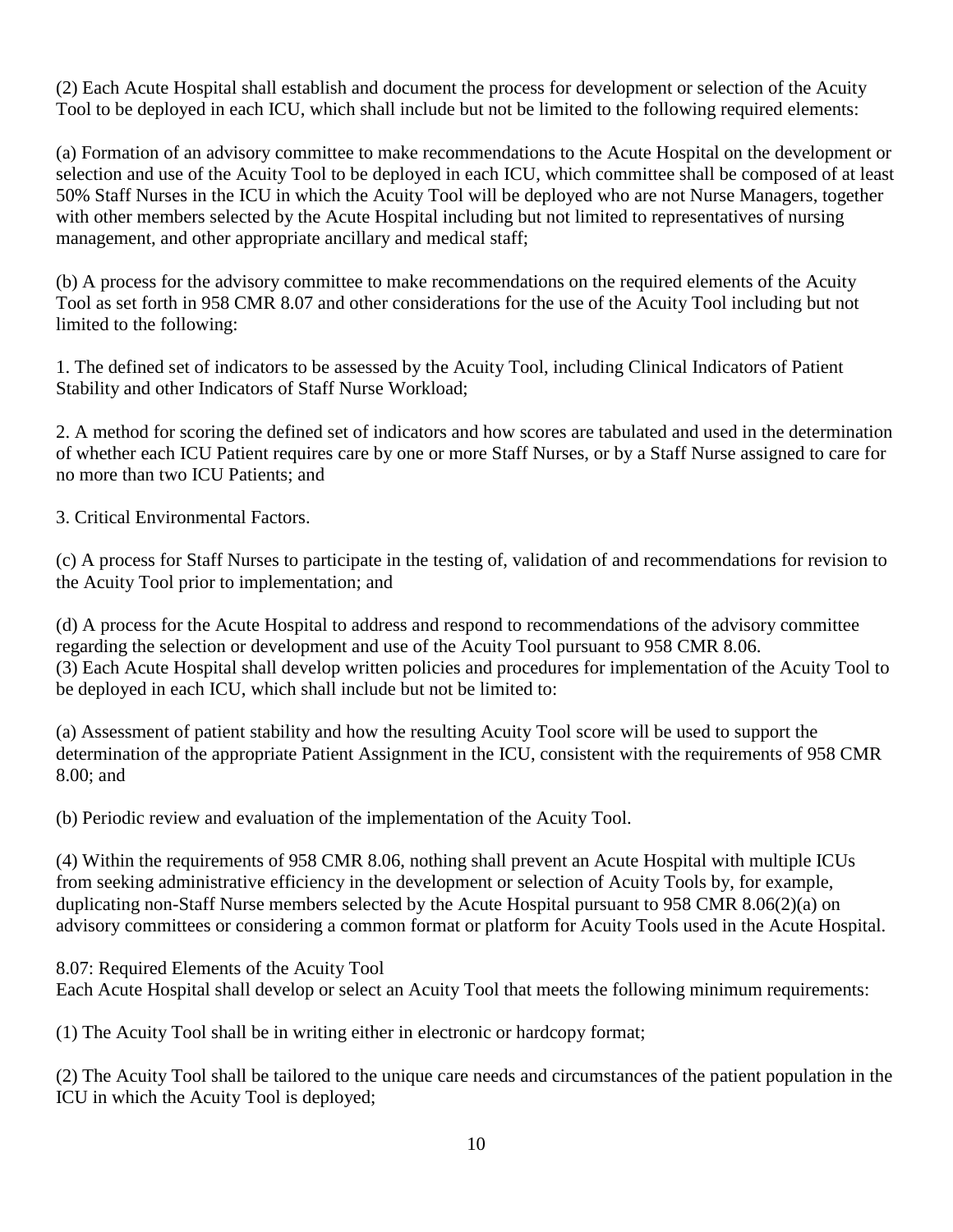(3) The Acuity Tool shall include a method for scoring a defined set of indicators, which shall include Clinical Indicators of Patient Stability and other Indicators of Staff Nurse Workload; and

(4) Other requirements as may be specified in guidance of the Commission.

8.08: Records of Compliance

(1) Development or Selection of Acuity Tool(s). Each Acute Hospital shall document, retain for a minimum period of ten years and provide to the Department and the Commission upon request, the following records related to the development or selection of the Acuity Tool required by 958 CMR 8.06(2):

(a) Membership of the advisory committee including name and title of members;

(b) Minutes from meetings of the advisory committee; and

(c) The Acute Hospital's rationale for selection or development of the Acuity Tool including how the Acute Hospital addressed recommendations of the advisory committee and the decision to include or exclude certain Clinical Indicators of Patient Stability and other related Indicators of Staff Nurse Workload, and how Critical Environmental Factors in 958 CMR 8.06(2)(b)3 were taken into account in the selection and the method for scoring of the indicators.

(2) Staffing Compliance. Each Acute Hospital shall document and retain for a minimum period of ten years the results of the assessment of ICU Patient stability for each ICU Patient and Patient Assignment pursuant to 958 CMR 8.04 and 8.05.

8.09: Acuity Tool Certification and Compliance

Acute Hospitals shall comply with the requirements for certification of an Acuity Tool and compliance with M.G.L. c. 111, § 231 and 958 CMR 8.00, as established by the Department.

8.10: Public Reporting on Nurse Staffing Compliance

(1) Each Acute Hospital shall report to the Department, in the form and manner specified by the Department, reports of Staff Nurse-to-patient ratios by ICU; and

(2) Each Acute Hospital shall post the reports provided to the Department pursuant to 958 CMR 8.10(1) on the Acute Hospital's website, or as may be specified in guidance of the Commission.

8.11: Collection and Reporting of Quality Measures Each Acute Hospital shall:

(1) Report the ICU-related quality measures specified in guidance of the Commission;

(2) Report the quality measures for each ICU to the Department in the form and manner specified by the Department; and

(3) Post the reports provided to the Department pursuant to 958 CMR 8.11(2) on the Acute Hospital's website, or as may be specified in guidance of the Commission.

8.12: Certification Timeline